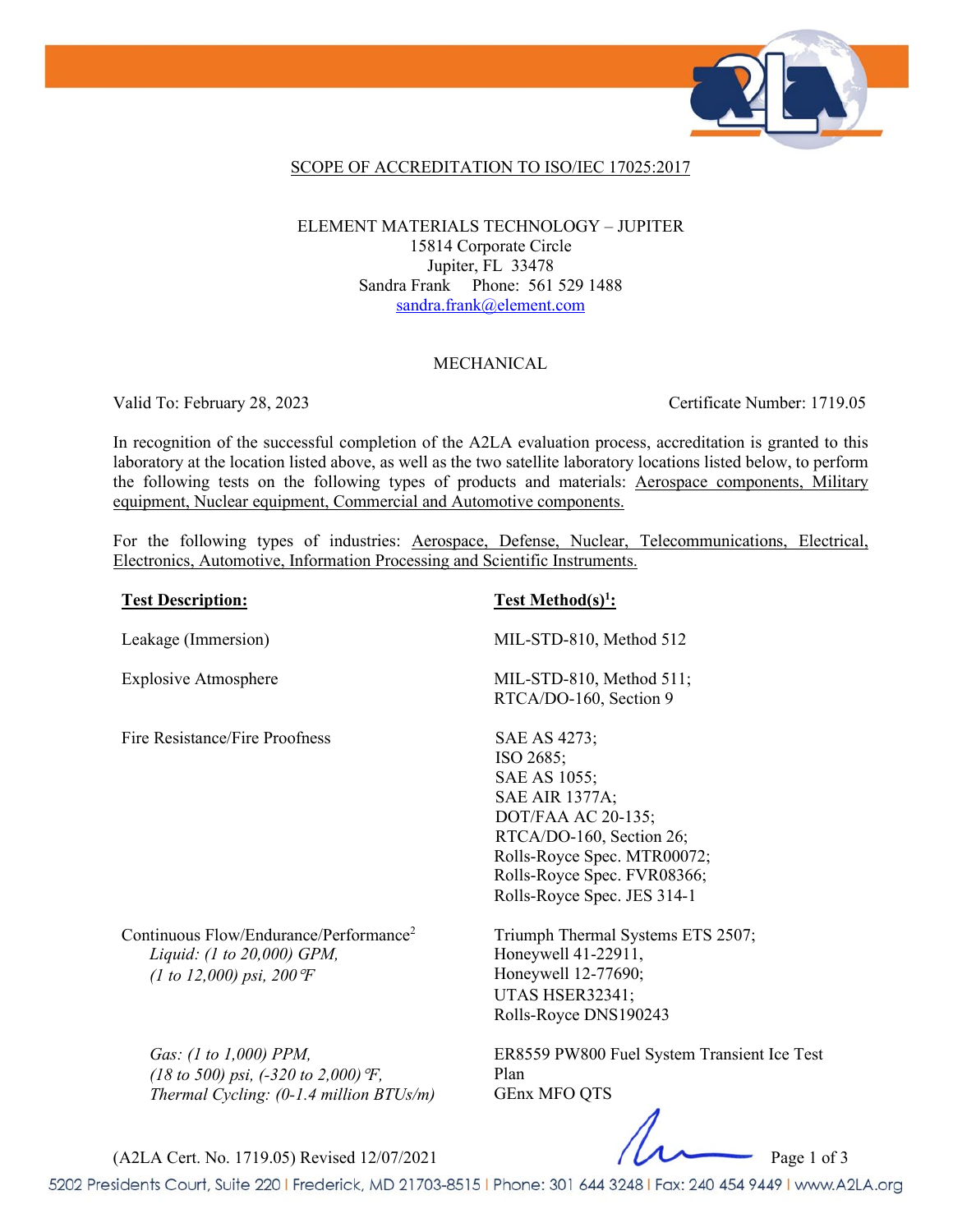| <b>Test Description:</b>                                                                      | <u>Test Method(s)<sup>1</sup>:</u>                                                                                                                                                         |
|-----------------------------------------------------------------------------------------------|--------------------------------------------------------------------------------------------------------------------------------------------------------------------------------------------|
| Hydrostatic Pressure/Burst/Pressure <sup>2</sup><br>$(70,000 \text{ psi max})$                | Breeze Eastern ECO 28183;<br>Amerex DTP ES-2010-1052;<br>MIL-DTL-7905H;<br>Goodrich ED/3424/55QS;<br>Goodrich ED/3564/09QS;<br>Honeywell SOW WPI PCE                                       |
| Pneumatic Static Pressure/Burst/Pressure/ Pressure<br>$Decay^2$<br>$(30,000 \text{ psi max})$ | Hamilton Sundstrand HSER 30110;<br>UTAS ED/3578/07/DF;<br>UTAS ED/3579/07/DP;<br>Honeywell 08-75701;<br>Honeywell 12-77690                                                                 |
| Fuel Icing                                                                                    | <b>SAE ARP 1401</b>                                                                                                                                                                        |
| Impulse                                                                                       | <b>SAE ARP 603;</b><br><b>SAE ARP 1383</b>                                                                                                                                                 |
| <b>ACOUSTICS &amp; VIBRATION</b>                                                              |                                                                                                                                                                                            |
| <b>Test Description:</b>                                                                      | <u>Test Method(s)<sup>1</sup>:</u>                                                                                                                                                         |
| Acceleration                                                                                  | MIL-STD-202, Method 212, (Test Conditions A and<br>Conly);<br>MIL-STD-810, Method 513;<br>MIL-E-5272, Rev. C, 22 Jan 71, Para. 4.16                                                        |
| Vibration <sup>2</sup><br>32,000 lbf                                                          | RTCA/DO-160, Section 8;<br>MIL-STD-202, Methods 201, 204, and 214;<br>MIL-STD-810, Methods 514 and 516;<br>MIL-E 5272, Rev. C, 22 Jan 71, Para. 4.7;<br>IEC 68-2-6, IEC 68-2-34            |
| Shock <sup>2</sup><br>Up to $40,000$ g                                                        | RTCA/DO-160, Section 7;<br>MIL-STD-202, Methods 202, 205, and 213 (higher<br>levels need drop tower);<br>MIL-STD-810, Methods 514, 516, Procedures I, II,<br>III, and $V$ ;<br>IEC 68-2-27 |
| SRS <sup>2</sup><br>Up to $250 g$<br>$(5 \text{ to } 2500) \text{ Hz}$                        | MIL-STD-810, Method 516                                                                                                                                                                    |

(A2LA Cert. No. 1719.05) Revised 12/07/2021 Page 2 of 3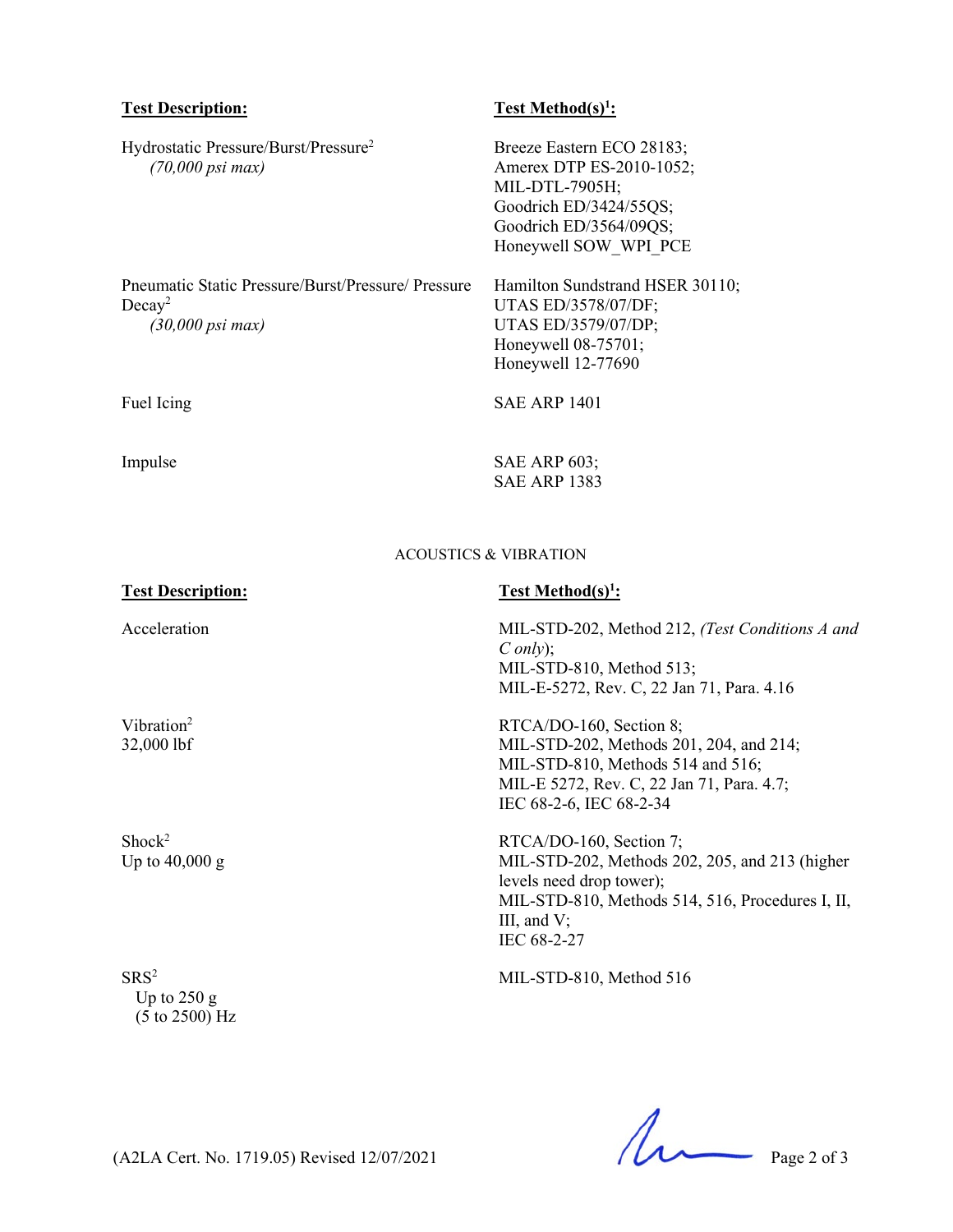<sup>1</sup> When the date, edition, version, etc. is not identified in the scope of accreditation, laboratories may use the version that immediately precedes the current version for a period of one year from the date of publication of the standard measurement method, per part C., Section 1 of A2LA *R101 - General Requirements- Accreditation of ISO-IEC 17025 Laboratories*.

<sup>2</sup> Using customer-specified test methods utilizing any combinations of test equipment parameters listed above.

Note: this lab is capable of performing current and older versions of MIL-STD-810 (versions B through H) and RTCA/DO-160 (versions B through G) for the methods listed above. The methods listed above on this Scope are accredited.

 $(A2LA$  Cert. No. 1719.05) Revised 12/07/2021